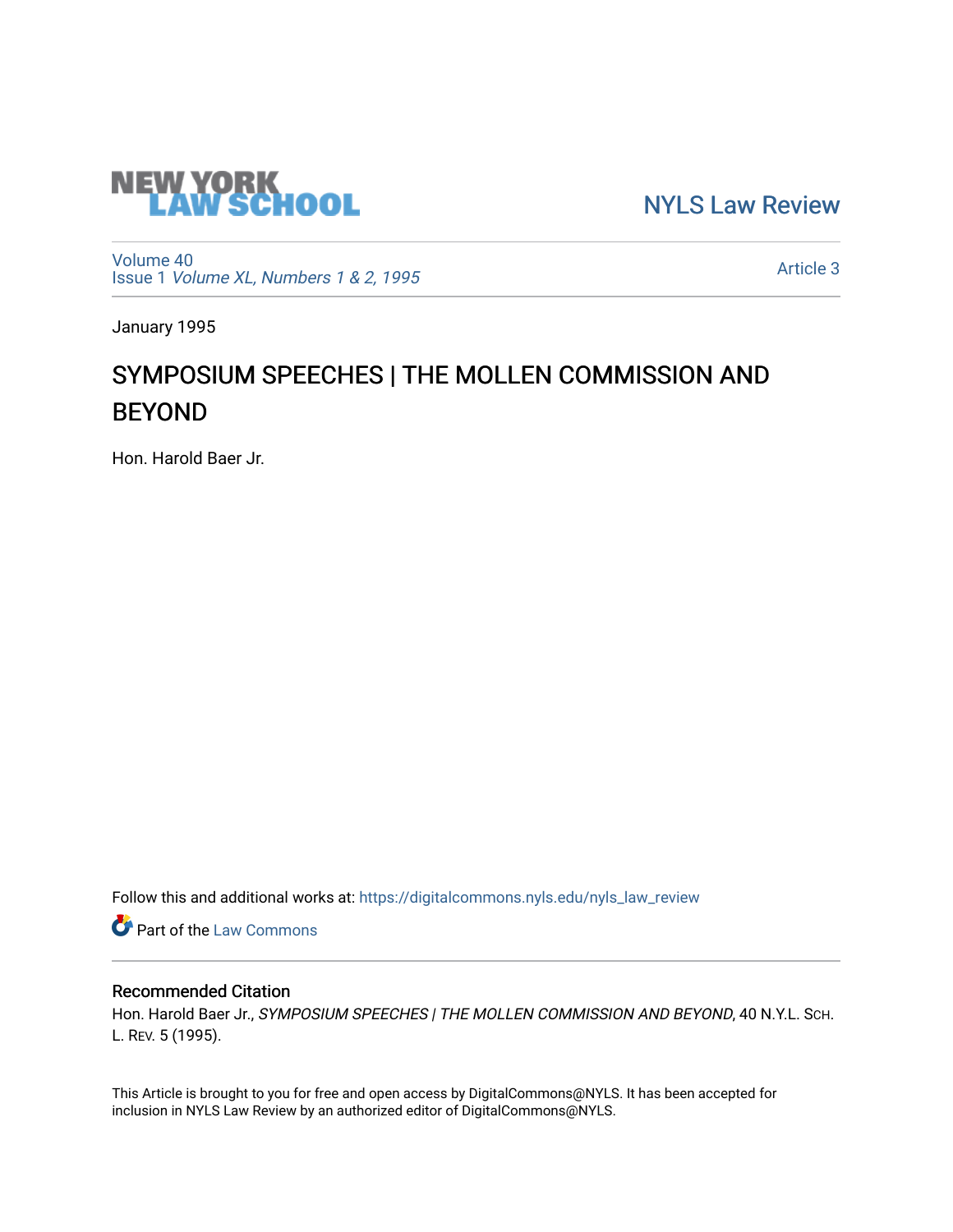#### **SPEECH**

## THE **MOLLEN** COMMISSION **AND** BEYOND\*

### HON. HAROLD BAER, **JR.\*\***

I am glad to be here today and I want to thank Dean Wellington' for giving Ross Sandler<sup>2</sup> some really needed support to get symposia like this off the ground. In writing down my thoughts on police corruption in preparation for this speech, I found I became somewhat more critical than I used to be on the subject. My statements. I hope everyone will My statements, I hope everyone will understand, are only meant to foster constructive change.

For the first time in the hundred year history of police corruption investigations, the Mollen Commission<sup>3</sup> did something a little different. It was an effort to approach the problem with the hope of ending these apparent twenty-year cycles of police corruption scandals.4 Previously, each investigation came about as a consequence of outcries disparaging the conduct of men and women entrusted with the health and safety of New Yorkers.<sup>5</sup>

\*\* United States District Court Judge, Southern District of New York. Judge Baer was also a member of the Mollen Commission.

1. Harry Wellington, Dean of New York Law School, 1991 to present.

2. Ross Sandier, Professor and Director, Center for New York City Law, New York Law School.

*3. See* N.Y. CITY **COM'N TO** INVESTIGATE **ALLEGATIONS** *OF* POLICE CORRUFrION AND THE ANTi-CORRUprIoN PROC. OF **THE POLICE** DEP'T, **COMM'N** REP. (July 7, 1994) (Milton Mollen, Chair) [hereinafter **MOLLEN** COMM'N REP.].

*4. See id.* at 149 (describing historical pattern of police corruption and underlying Commission considerations for reformation).

*5. See, e.g.,* REP. OF THE COMM'N TO INVESTIGATE ALLEGATIONS OF POLICE CORRUFrION **AND** THE CrrY's ANTI-CORRUPTION PROC. **(Dec.** 26, 1972) (Whitman Knapp, Chair) [hereinafter **KNAPP COMM'N** REP.]; *Hearing Held at the United States Court House, Foley Square, New York, N. Y., Mar. 14, 1951 before the Senate Special Comm. to Investigate Organized Crime in Interstate Commerce,* 82nd Cong., 1st Sess. 975 (1951); **SUP.** CT., APP. **Div.,** FIRST **JUD.** DEP'T, FINAL REP. OF SAMUEL SEABURY, REFEREE, IN THE MATTER OF THE INVESTIGATION OF THE MAGISTRATE CTS. IN THE FIRST Jun. DEP'T AND **THE** MAGISTRATES THEEOF, **AND** OF ATTORNEYS-AT-LAW PRACTICING IN SAID CTS. (Mar. 28, 1932) (Samuel Seabury, Referee) [hereinafter SEABURY REP.]; REP. OF THE **SPECIAL** COMM. OF THE BOARD OF ALDERMAN OF THE CITY OF N.Y. TO INVESTIGATE THE POLICE DEP'T (June **10, 1913)** (Henry H. Curran,

5

<sup>\*</sup> Judge Baer delivered these remarks at a symposium sponsored by the New York Law School Law Review in conjunction with the New York Law School Center for New York City Law on March 30, 1995 entitled *Police Corruption, Municipal Corruption: Cures at What Cost?* [hereinafter Symposium].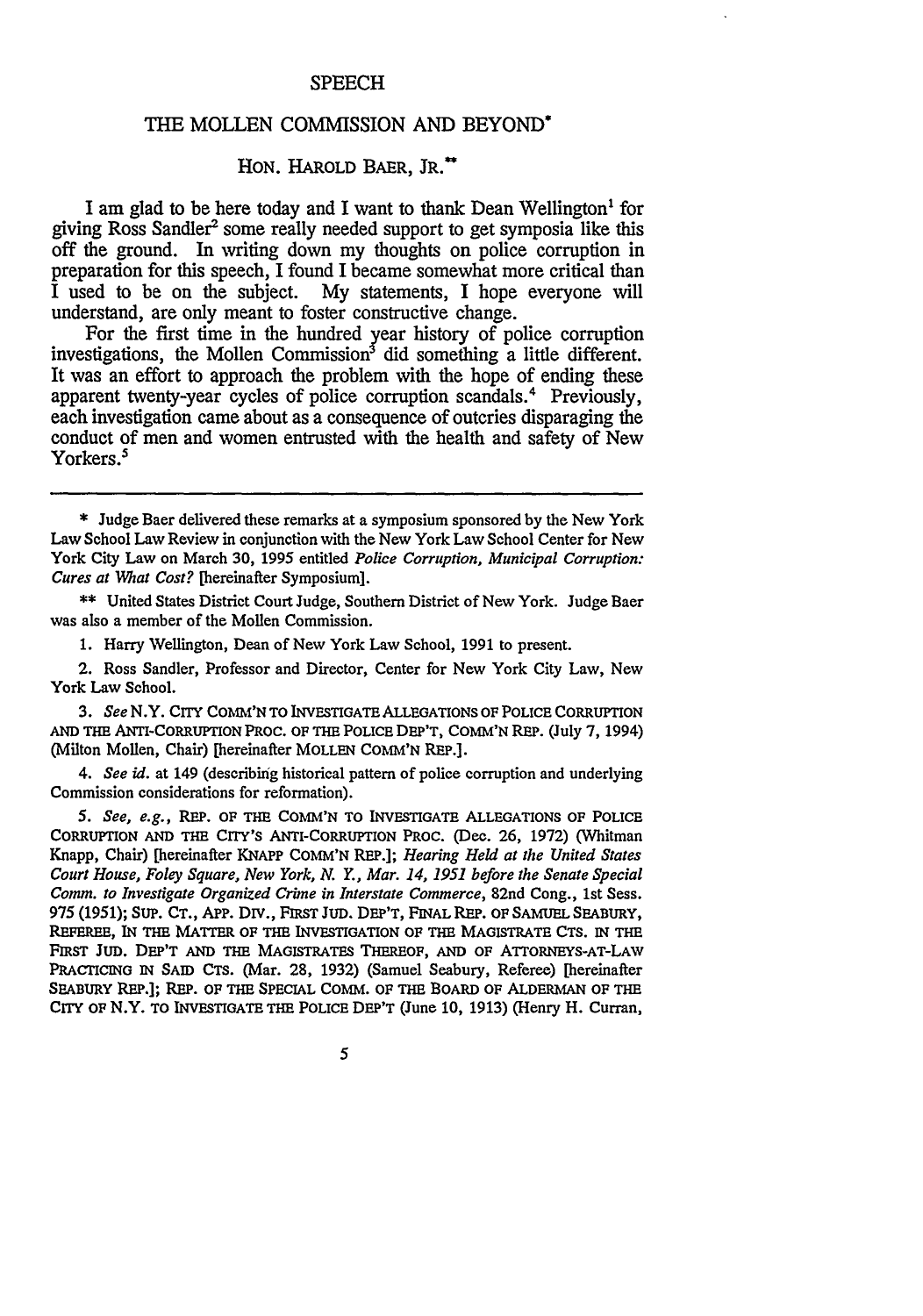Generally, these outcries were heard every twenty years or so beginning with Lexow in 1894.<sup>6</sup> Each of the investigations found more than they bargained for and sometimes other governmental entities tried desperately to circumscribe their powers. In fact, the governor back in 18941 refused to sign the request by the senate for the \$30,000 they needed to get their investigation off the ground.<sup>8</sup>

Similarly, in the Mollen Commission, we recommended a continuing oversight mechanism for the Police Department.<sup>9</sup> The Mayor failed to act and then vetoed legislation passed by the City Council which created such a continuing oversight board.<sup>10</sup> The Council then voted forty-one to eight to override the Mayor's veto.<sup>11</sup>

The recommendations from past investigators concentrated on better methods by which to investigate and root-out bad cops. While this is a laudable goal, it is to a large extent akin to the way in which we have approached our penal system over the last century. More and more legislators pressured by scared constituents have championed enhanced sentences. Little change has resulted. Few, if any, studies suggest that the increased use of minimum mandatory sentences has reduced recidivism,<sup>12</sup> and all agree that in these days of fiscal restraint they have pushed our jails and penitentiaries to the breaking point.<sup>13</sup> In the same

Chair) [hereinafter CURRAN **COM.** REP.]; **REP. AND PROC. OF THE SENATE COMM. APPOINTED TO INVESTIOATE THE POLICE DEP'T OF THE CITY OF** N.Y. **AS TRANSiffTED** TO **THE** LEGISLATURE (Jan. **18,** 1895) (Senator Clarence Lexow, Chair) [hereinafter LEXow COMM. **REP.].**

- 6. LExOW COMM. REP., *supra* note **5.**
- 7. Roswell P. Flowers, Governor of the State of New York, 1892-94.

8. LEXoW COMM. REP., *supra* note 5, at 9-14 (the Lexow Committee reprinted the gubernatorial veto of the State Senate Appropriations Bill that would have provided funding to investigate police corruption).

9. MOLLEN COmm'N REP., *supra* note 3, at 148-57.

**10.** *See* Jonathan P. Hicks, *Council Creates Police Monitor, But Giuliani Plans to Ignore Vote,* N.Y. TMEs, Jan. 20, 1995, at **Al,** B4 (stating that the City Council voted to create an independent agency to guard against corruption even though the Mayor had vetoed an earlier Council vote which created an independent agency).

11. *But see* Mayor of New York v. Council of New York, No. 402354, 1995 WL 478872 (N.Y. Sup. Ct. June 30, 1995), *appeal docketed,* No. 95-3710 (1st Dep't N.Y. App. Div. Nov. 16, 1995) (holding that the New York City Council's attempt to create the Independent Police Investigation and Audit Board violated the New York City Charter).

12. *See generally* Gary Lowenthal, *Mandatory Sentencing Laws: Undermining the Effectiveness of Determinative Sentencing Reform,* <sup>81</sup>**CAL.** L. REV. 61, **72** (1993) (discussing the exploding prison population as a result of mandatory sentencing).

*13. See id.*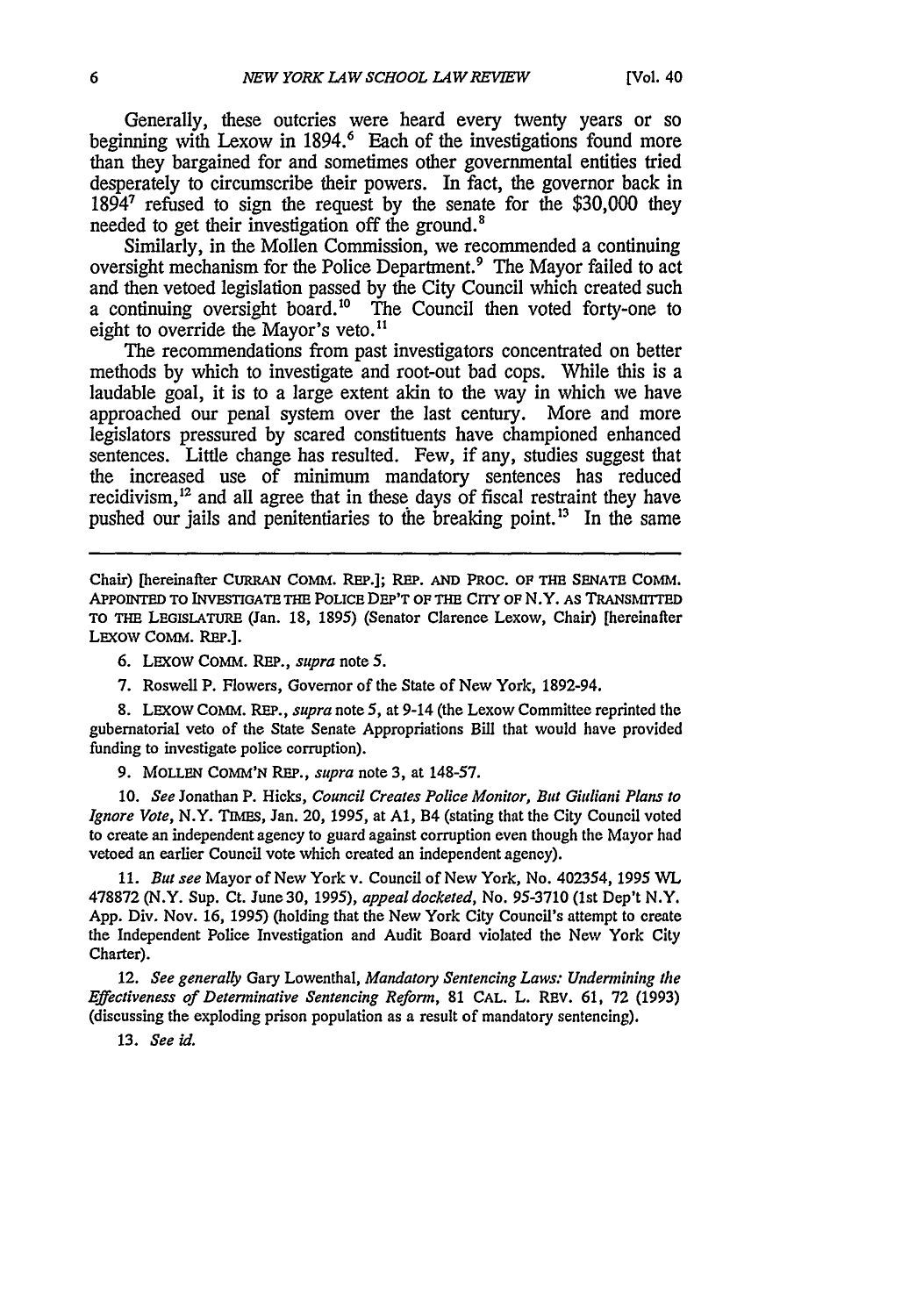way, simply adding another level of bureaucracy with more investigators to ferret out police corruption has never and will never do the trick. Like enhanced sentences, it is the easy fix which satisfies the public but fails to make a lasting improvement. If this was the answer, there would have been no need for a new investigation every twenty years.

As I said before, the Mollen Commission's emphasis was a little different. It was an effort to approach all aspects of the problem of police corruption.<sup>14</sup> We investigated corruption allegations,<sup>15</sup> and discussed with law enforcement representatives different oversight modalities, <sup>16</sup> and agreed that investigative efforts were necessary; necessary, as both Mike  $Armstrong<sup>17</sup>$  and Joe Armao<sup>18</sup> have mentioned, for the small group of corrupt cops. We were also sure that the Police Department had to have the major role in weeding out corruption,<sup>19</sup> but we were equally certain that some outside entity had to be continuously aware and concerned about what the Department was doing to fight corruption in its ranks. $20$ 

These recommendations were the more traditional part of the equation, similar, to some extent, to the special prosecutor's office that grew out of the recommendation from Mike Armstrong and the Knapp Commission.<sup>21</sup>

We were anxious to explore another level of the problem, to look at some of the root causes of corruption, and, if discoverable, to delineate what they were and to include a study of these culture problems amongst

14. *See* MOLLEN **COMM'N REP.,** *supra* note 3, at 4-8.

*15. Id.* at 7-9, 11-15 (describing the methods the Commission used to reach its conclusions and recommendations, including conducting field investigations; reviewing case files; interviewing police officers as well as local, state, and federal law enforcement officials; conducting hearings on corruption control; interviewing private citizens, criminal defense attorneys, alleged victims of corruption, and criminal informants; and holding discussions with police management and corruption experts).

16. *Id.*

17. Michael F. Armstrong, Chief Counselto the Knapp Commission. *See generally* KNAPP **CONIM'N** REP., *supra* note 5, at 35-60 (discussing the history and methodology of the Knapp Commission). Mr. Armstrong also participated in the Symposium. *See* Michael F. Armstrong, Speech: *Police Corruption: An Historical Overview,* 40 N.Y.L. ScH. L. REv. 59 (1995).

18. Joseph P. Armao, Chief Counsel to the Mollen Commission. *See generally* MOLLEN COMM'N *REP., supra* note 3, at 1-10 (discussing the commission's methodology and findings). Mr. Armao has also contributed to this issue. *See* Harold Baer, Jr. and Joseph P. Armao, *The Mollen Commission Report: An Overview,* 40 N.Y.L. SCH. L. REV. **73** (1995).

19. **MOLLEN COMM'N** REp., *supra* note 3, at 7, 149.

20. *Id.* at 7, 152-57.

21. *Id.* at 72 n.10; *see* KNAPP COMM'N REP., *supra* note 5, at 35-38.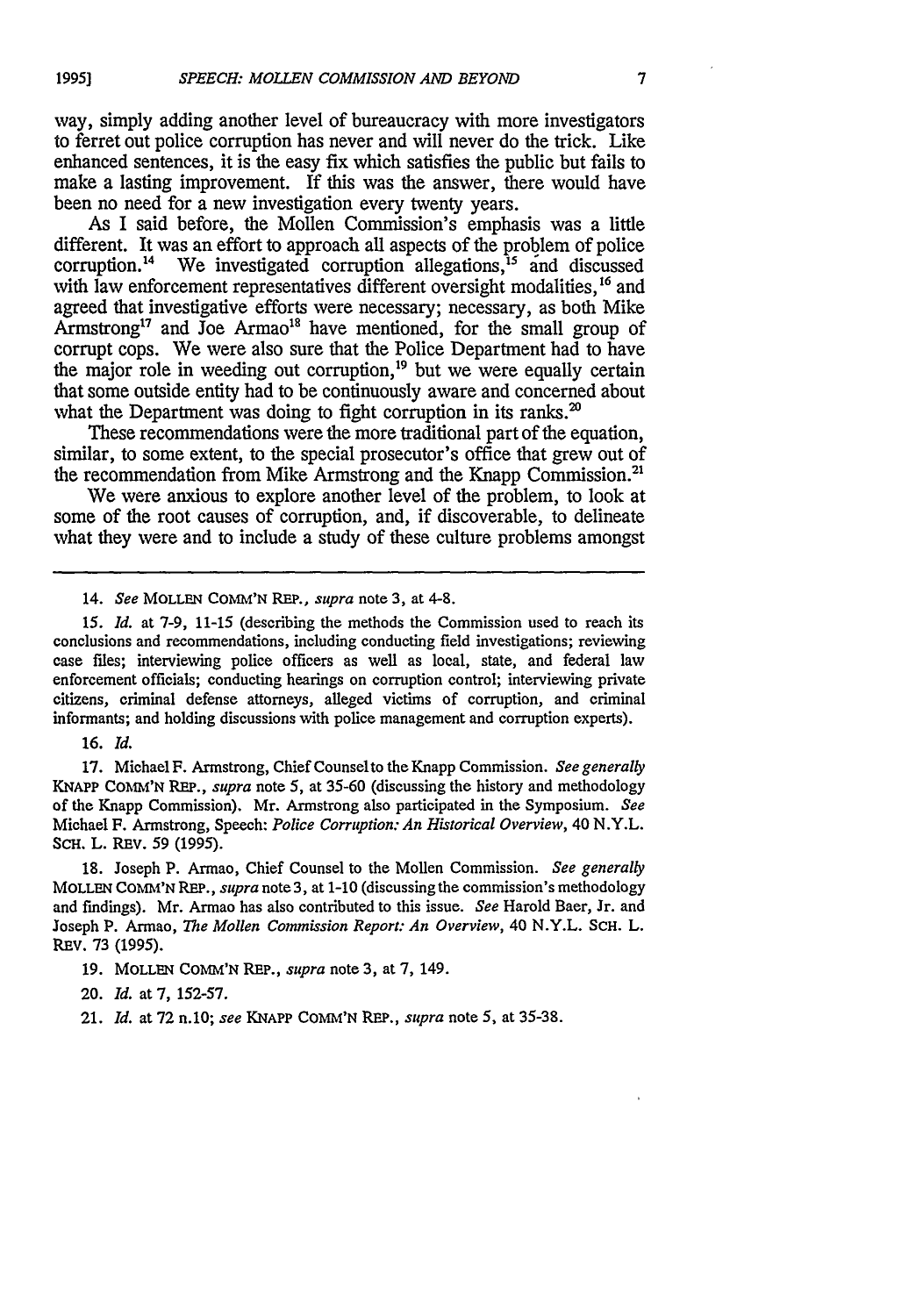the tasks of the independent oversight entity.<sup>22</sup> It became the Commission's view that some of the corruption in the Department came about as a result of certain views and procedures in the Department.<sup>23</sup> Whether we were right remains to be seen, but clearly, valid theories support our conclusions.

Probably most important amongst these entrenched and seemingly immutable Department problems, has to do with the training the Police Department provides. $24$  The academy, for instance, is a requirement for each and every recruit. While the recruits may have had other educational experiences, this is where they must go to learn to be police officers. Even the nationally recognized cadet program at John Jay College of Criminal Justice<sup>25</sup> cannot serve as a substitute.

As we discovered, the anti-corruption curriculum consisted in large part of a twenty-year-old movie<sup>26</sup> and according to one or more witnesses, instead of being a training ground to deter corruption, the Police Academy was where some recruits first learned about being corrupt. $27$  Probably the most unfortunate aspect of the training at the police academy is the drafting of the new recruits into the "we against them" tenent of police work.<sup>28</sup> Recruits graduated from the academy almost as if Thomas Hobbes had been their professor and instilled the concept of a nasty and brutish citizenry, and a short career<sup>29</sup> for any cop that left the academy with a different view. This approach fostered the

22. MOLLEN COMM'N REP., supra note 3, at 149; *see also id.* at 110-28 (determining that the core causes of corruption include police culture and management, command accountability, internal investigations, deterrence and sanctioning standards, and community outreach concerns).

*23. Id.* at 70-110 (discussing, among other problems, the ineffective field supervision of police officers, willful blindness, the supervising officers' fear of disclosing corruption within the department, and the overall collapse of the department's corruption controls as part of the causes of corruption in the department).

24. *See id.* at **58-60** (discussing the problem that veteran officers taught recruits that the "ordinary citizen fails to appreciate the police").

*25. See generally* Gerald W. Lynch, *Make College a Cop Requisite,* N.Y. DAILY NEWS, June 21, 1995, at 25 (discussing the City University of New York/New York Police Department Cadet Corps Program where cadets receive training at John Jay College of Criminal Justice once a week).

26. *See* MOLLEN COMM'N REP., *supra* note 3, at 108.

- 27. *See id.* at **55.**
- **28.** *See id.* at **51,** *59.*

29. *See* THOMAS HOBBES, LEVIATHAN 76 (Edwin Curley ed., Hackett Publishing Co., Inc. 1994) (1668) (Hobbes wrote "Whatsoever therefore is consequent to a time of Warre **....** In such condition there is no place for Industry .... And the **life** of man, solitary, poore, nasty, brutish, and short.").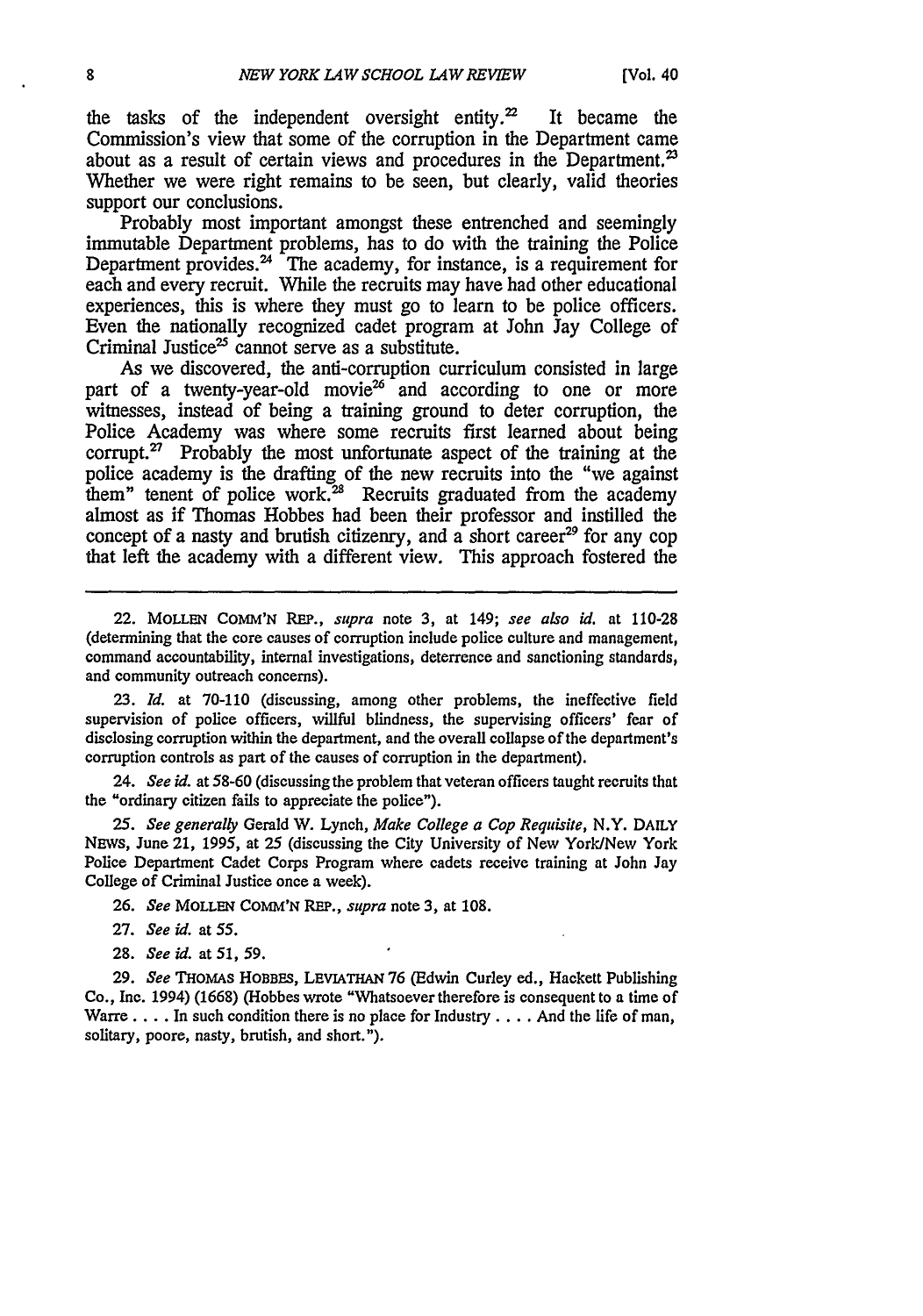∕

related cultural shibboleth that the Department could survive only where a blue wall of silence prevailed.<sup>30</sup> A sad message any day, but worse yet in the days of community policing.<sup>31</sup> When we add to this the in the days of community policing. $31$ Department's brooding omnipresence of insularity, $32$  second to none, a change in culture merits real attention.

In addition to required attendance at the academy, the Department permits no outside instructors, as if only police can teach police, no new ideas from the outside are countenanced.<sup>33</sup> While loyalty in a paramilitary operation like the Police Department, or for that matter, in most any organization is important, forthrightness about wrongdoing, even if it's your buddies' wrongdoing, must be instilled as a facet of the police officer's modus operandi.

To stand by, as reports showed, $35$  while criminal acts are committed by fellow officers can only increase corrupt activity. Training must be broadened; a curriculum with experts from many fields must participate in a teaching experience that will foster loyalty in times of danger, but will at the same time advocate enhanced ethical behavior.<sup>36</sup>

Another area of the Department's culture that deserves attention is diversity. $37$  Captains and above, to say nothing of police officers and Police Benevolent Association<sup>38</sup> leaders, must all be urged to participate in a sophisticated training program. This need is heightened by various

*31. See generally* Sam Roberts, *As Police Force Adds to Ranks, Some Promises Still Unfufilled,* N.Y. TIMES, Aug. 7, 1994, § 1, at 35 (discussing Mayor David Dinkins's "Safe Street, Safe City" promise in 1990 which would include a return to community policing where officers would be deployed on neighborhood patrols).

32. *See* MOLLEN **COMV'N REP.,** *supra* note 3, at **80.**

*33. See id.* at 59 (discussing police officers' belief that their safety depends solely on their fellow officers).

34. *Id.* at 58.

*35. See id.* at 51-58 (describing how fellow officers turn a blind eye to corrupt activities as a result of the code of silence).

36. *ld.* at 60-63.

**37.** *See id.* at 66 (stating that the Department should take into account the new demographics of the police force).

38. *See id.* at 66-68 (stating that the union representing police officers, the Police Benevolent Association may have a role in perpetuating police corruption because in some instances they help reinforce the code of silence and advise witnesses not to cooperate).

<sup>30.</sup> *See* MOLLEN **COMM'N** REP., *supra* note 3, at 53-58 (discussing code of silence as an entrenched loyalty ethic that deters officers from reporting misconduct and thus fuels corruption).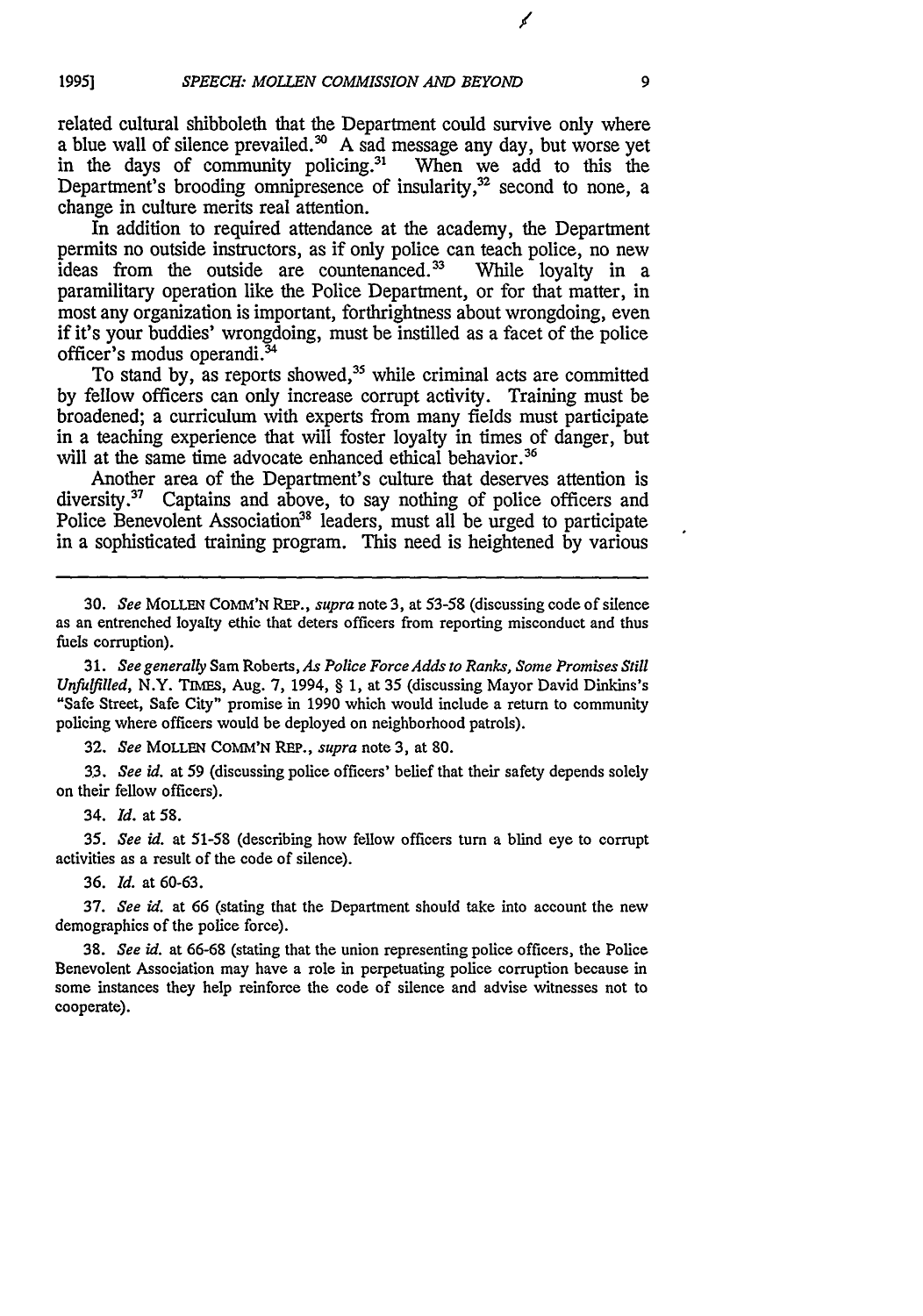problem situations revealed at our hearings.<sup>39</sup> For example, the hearings showed a high crime precinct in a minority neighborhood was staffed by marginally competent white police officers, $4^{\circ}$  a precursor for trouble. To run a Department eighty percent white and twenty percent minority<sup>41</sup> in a city that is quickly becoming the opposite,<sup>42</sup> without a real effort at diversity training—at teaching understanding—is more than harmless error. This was known even back in the 1960s, under the leadership of the late<br>Commissioner Vincent Broderick.<sup>43</sup> Back then, the Department Commissioner Vincent Broderick.<sup>43</sup> established training programs that stressed both sensitivity to diversity and the notion of civil rights in the Department's relations with the general public.<sup>44</sup>

While the Department's neglect in the area of diversity training will result in escalating brutality complaints, it may, without attention, spark even more explosive problems for our city. Yet the Department and its leadership remain so insular and so introspective that outside help regardless of where it may be offered, seems to be totally disregarded.<sup>45</sup>

Let me read you—since I see that Commissioner Bratton is here—a portion of a letter I wrote to him, dated February 3, 1995.

Dear Bill, I wrote to you on September 30th about the Department's doing some diversity training. I was concerned then and am concerned even more now that no experts from outside the Department have been employed to do diversity training. This would enable your department to better approach diversity issues in the Department itself and in the community.

41. Catherine S. Manegold, *Rally Puts Police Under New Scrutiny,* N.Y. **TIMIES,** Sept. **27,** 1992, § 1, at 35 (stating that 22% of the Department consists of minorities).

42. **U.S.** BUREAU OF CENSUS, **STATE AND** METROPOLITAN AREA DATA BOOK, 1986, at **203** (1986) (Table A-Metropolitan Areas, Population Statistics); **U.S.** BUREAU *OF* **CENSUS, STATISTICAL** ABSTRACT OF THE UNITED STATES: 1994, at 45 (114th **ed.** 1994) (Table 46-Cities With **100,000** or More Inhabitants in **1992)** (listing New York City as having a 40.75% minority population in 1986 as compared with a *53.1%* minority population in 1990, a 12.35% rise in the City's minority population during the six-year period).

43. New York City Police Commissioner, **1965-66.**

*44. See* Selwyn Raab, *Rising Brutality Complaints Raise Questions About New York Police, N.Y. TIMES, May 6, 1985, at A1 (noting sensitivity training of the 1960s).* 

*45. See generally* Clifford Krauss, *Police Report Recommends More Training and Oversight,* N.Y. TIMEs, Oct. 18, 1994, at **Al** (discussing a police task report that recommends internal department structural changes, but makes no mention of the independent monitor suggested by the Mollen Commission).

<sup>39.</sup> *See id.* at 91-101.

<sup>40.</sup> *See id.* at 61-62.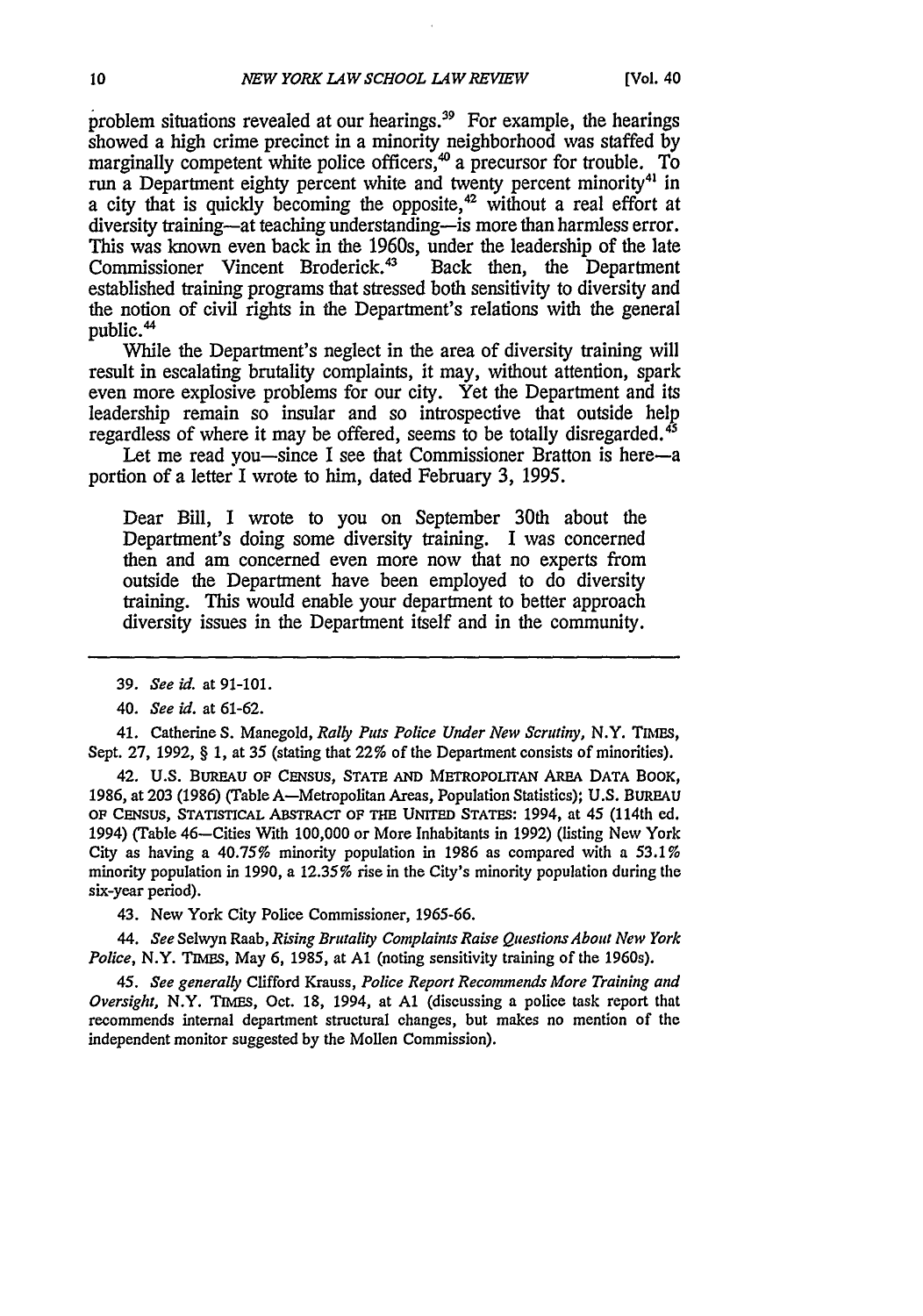I know how busy you are and how much mail you receive, but I do hope that on this occasion, you will find the time to respond. <sup>46</sup>

I never heard a word in response. I must say that while federal judges occasionally find themselves upsetting people they call and write, in my experience, they always get a response. This attitude, I'm sure, is just the product of the kind of time problems and obligations that the Department has, but that is the point: those obligations, it seems to me, require some refocusing.<sup>47</sup> Clearly corruption must be ferreted out and punished. It is equally clear that enduring change requires constant attention to create and maintain a different mind set in the Department. It is this aspect, this different emphasis of the Mollen Commission work, which may be the lasting legacy of that experience.

<sup>46.</sup> Letter from Harold Baer, Jr., United States District Judge, Southern District of New York, to William Bratton, New York City Police Commissioner (Feb. 3, 1995) (on file with the *New York Law School Law Review).*

<sup>47.</sup> Shortly after the Symposium, Commissioner Bratton informed Judge Baer that he would be appointing a commission to review so-called culture problems within the New York City Police Department, including problems relating to diversity training. *See* Letter from Harold Baer, Jr., United States District Court Judge, Southern District of New York, to *New York Law School Law Review* (Nov. 15, 1995) (on file with the *New York Law School Law Review).*